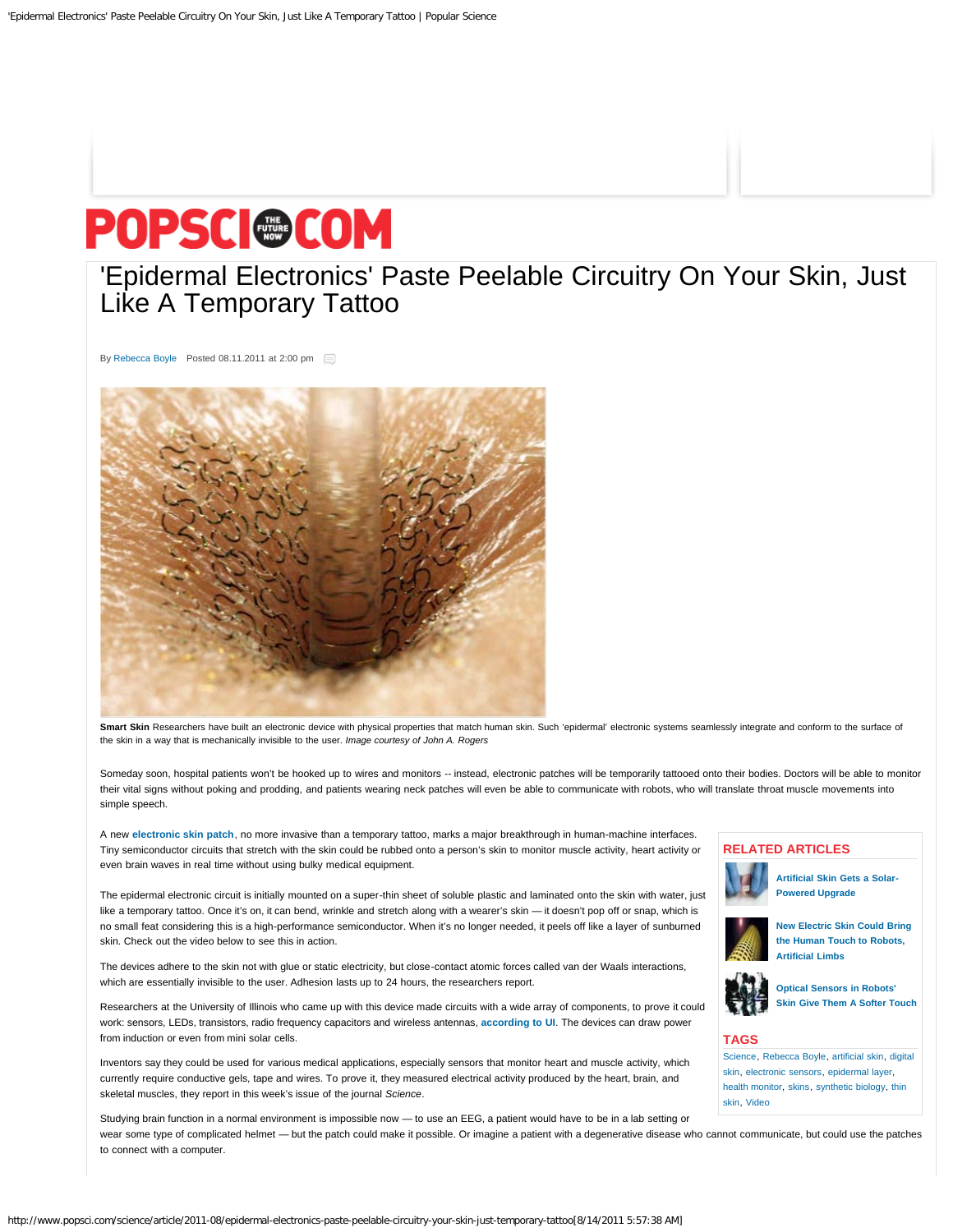In a throat patch experiment, the patch was precise enough for the research team to differentiate several words, according to the **[National Science Foundation](http://www.eurekalert.org/emb_releases/2011-08/nsf-stg_1080411.php)**. They were even able to control a voice-activated video game with better than 90 percent accuracy.



**Peels Right Off:** *[Image courtesy of John A. Rogers*

"The technology can connect you to the physical world and the cyberworld in a very natural way that feels very comfortable," said UI electrical and computer engineering professor Todd Coleman, who co-led the research team.

The circuits are made possible through novel fabrication methods that allow bendable versions of semiconductors that are brittle when in bulk form. The research team, which also included engineering researchers at Northwestern University, developed a new device geometry they call "filamentary serpentine," according to a UI news release. The circuits of the various devices are fabricated as tiny, squiggled wires, as shown in the photo above. The circuits' wavy shape allows them to bend, twist, scrunch and stretch while maintaining functionality.

"The blurring of electronics and biology is really the key point here," said Northwestern engineering professor Yonggang Huang. "All established forms of electronics are hard, rigid. Biology is soft, elastic. It's two different worlds. This is a way to truly integrate them."

**[Previous Article: Blood Test Can](http://www.popsci.com/science/article/2011-08/blood-test-can-tell-babys-sex-just-7-weeks) [Tell Fetus's Sex at Just 7 Weeks](http://www.popsci.com/science/article/2011-08/blood-test-can-tell-babys-sex-just-7-weeks)**

**[Next Article: This Worm Is the](http://www.popsci.com/science/article/2011-08/first-animal-modified-produce-biological-blocks-not-found-nature) [First Animal Engineered to](http://www.popsci.com/science/article/2011-08/first-animal-modified-produce-biological-blocks-not-found-nature) [Produce Biological Blocks Not](http://www.popsci.com/science/article/2011-08/first-animal-modified-produce-biological-blocks-not-found-nature) [Found in Nature](http://www.popsci.com/science/article/2011-08/first-animal-modified-produce-biological-blocks-not-found-nature)**

### 14 COMMENTS

<span id="page-1-0"></span>

08/11/11 at 2:18 pm

When I saw the very first picture I thought how pretty and at the same time I also thought ouch! Ok, I guess I read the article now. lol.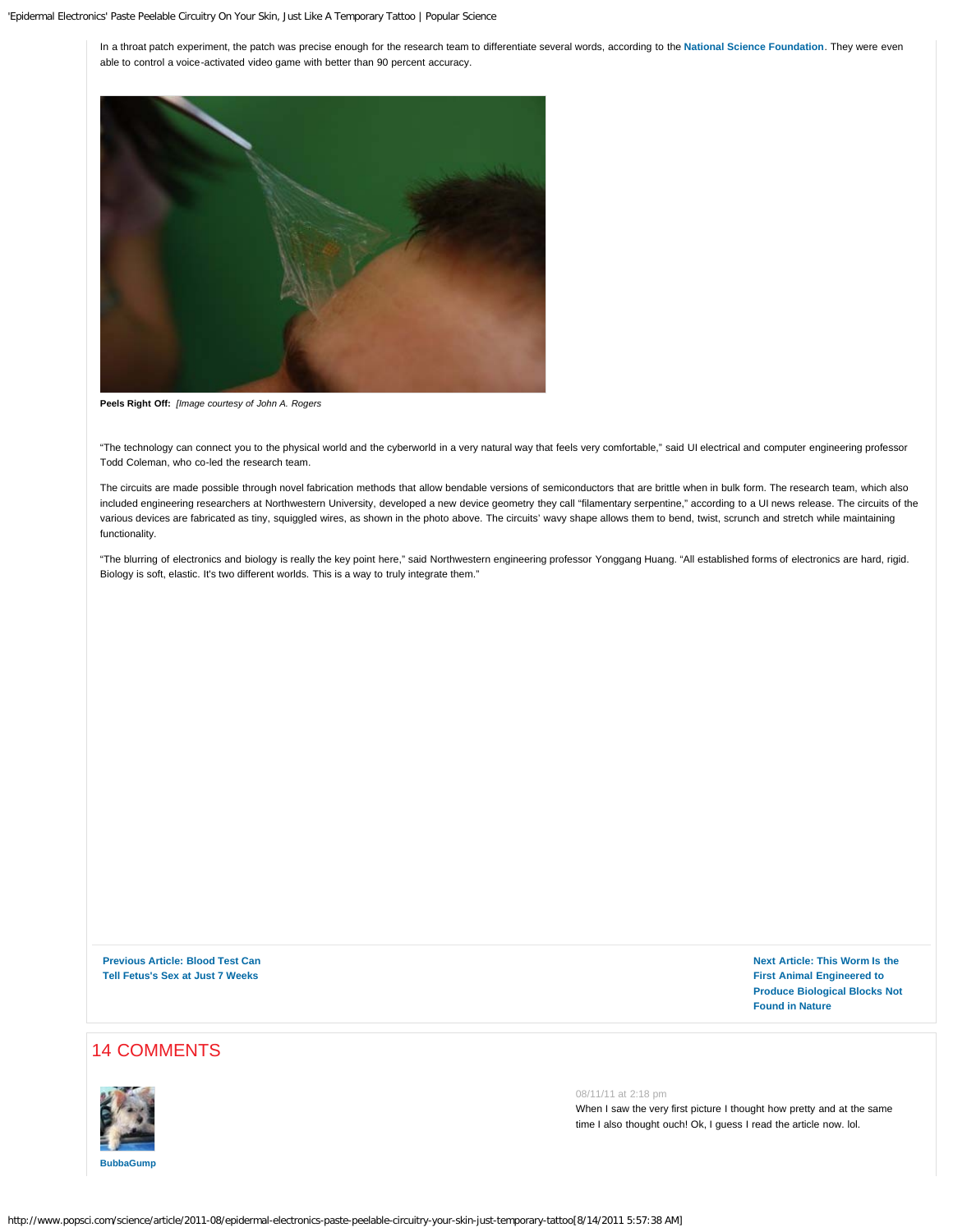<span id="page-2-5"></span><span id="page-2-4"></span><span id="page-2-3"></span><span id="page-2-2"></span><span id="page-2-1"></span><span id="page-2-0"></span>

<span id="page-2-7"></span><span id="page-2-6"></span>haha Nice Idea Macmansa, basicly create Gene-boosted super humans. I like the idea, always thought It'd be kinda cool to perfect myself, but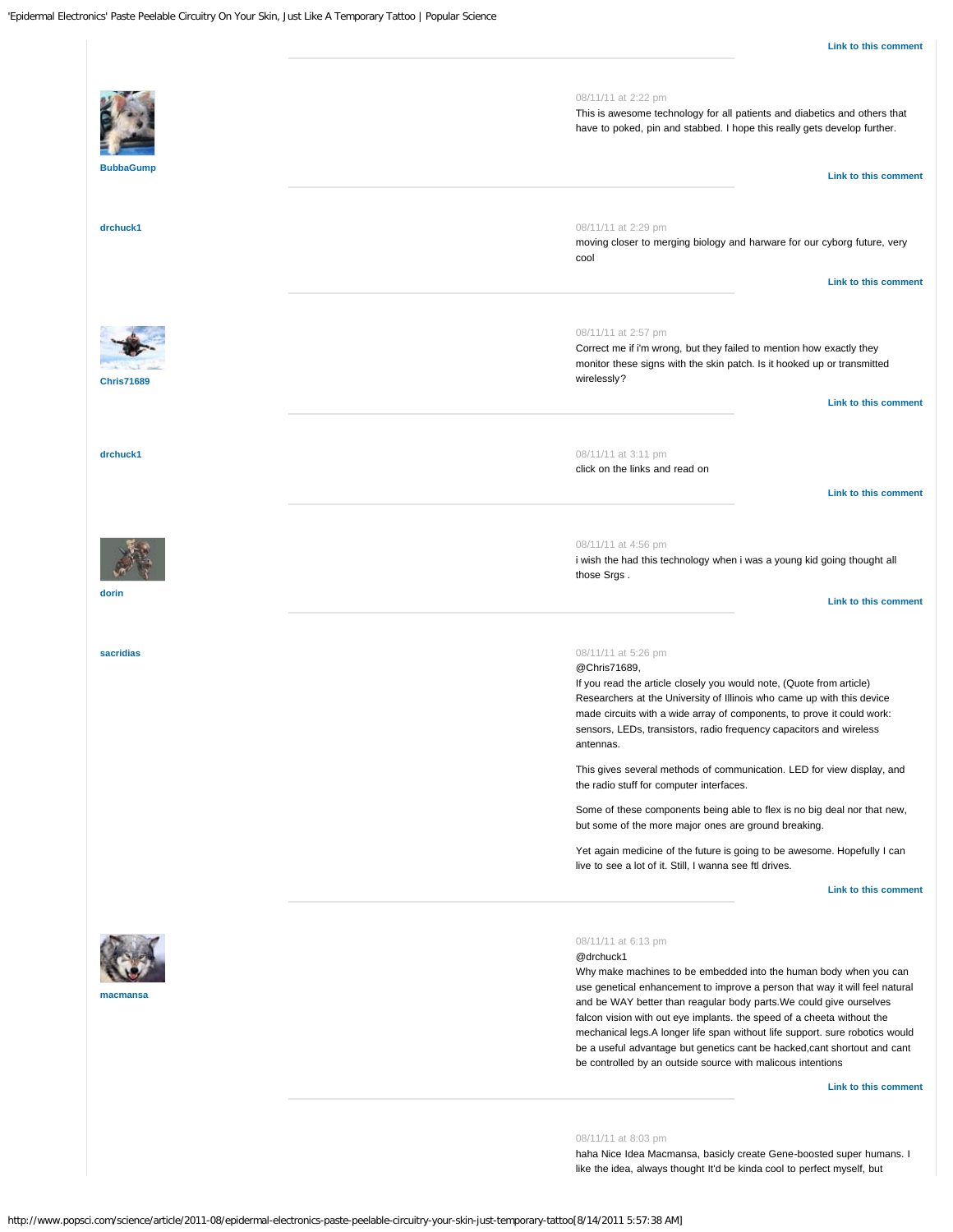<span id="page-3-4"></span><span id="page-3-3"></span><span id="page-3-2"></span><span id="page-3-1"></span><span id="page-3-0"></span>